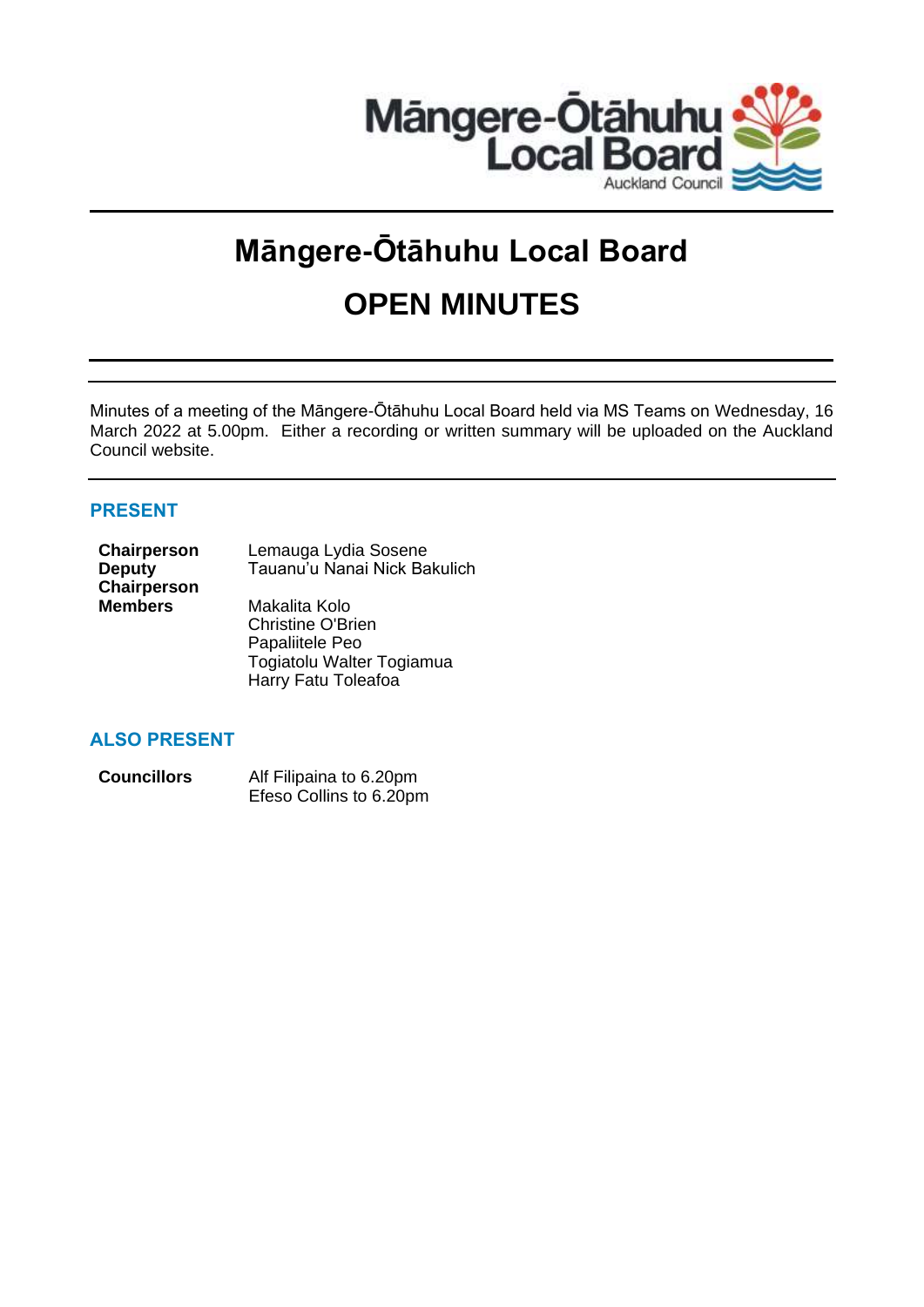## **1 Welcome**

Deputy Chair Bakulich led the meeting in prayer.

## **2 Apologies**

Resolution number MO/2022/23

MOVED by Chairperson L Sosene, seconded by Deputy Chairperson N Bakulich:

## **That the Māngere-Ōtāhuhu Local Board:**

**a) accept the apology from Member Peo for lateness.**

**CARRIED**

#### **3 Declaration of Interest**

Members are reminded of the need to be vigilant to stand aside from decision making when a conflict arises between their role as a member and any private or other external interest they might have.

## **4 Confirmation of Minutes**

Resolution number MO/2022/24

MOVED by Chairperson L Sosene, seconded by Member M Kolo:

#### **That the Māngere-Ōtāhuhu Local Board:**

**a) confirm the ordinary minutes of its meeting, held on Wednesday, 16 February 2022, as true and correct.**

**CARRIED**

## **5 Leave of Absence**

There were no leaves of absence.

#### **6 Acknowledgements**

- Farewell to our friend and staff member Janette McKain who has retired from Auckland Council. We wish her the very best in her retirement. Thank you Janette for all your service to the Māngere-Ōtāhuhu Local Board
- Thank you to the community partners who have been assisting various Auckland Council project teams in helping members from the community to participate in the various online discussions
- Cook Islands Outriggers Club Tatamariki Letter of thanks received
- Counties Manukau Junior Sports Awards
- Auckland Voucher programme grateful that many of the residents have applied to receive these and visit local businesses.
	- $\circ$  A bonus draw has been confirmed for Explore Tāmaki Makaurau voucher programme
	- o To date, more than 81,000 vouchers have been used, and more than 100 businesses have received bookings through the programme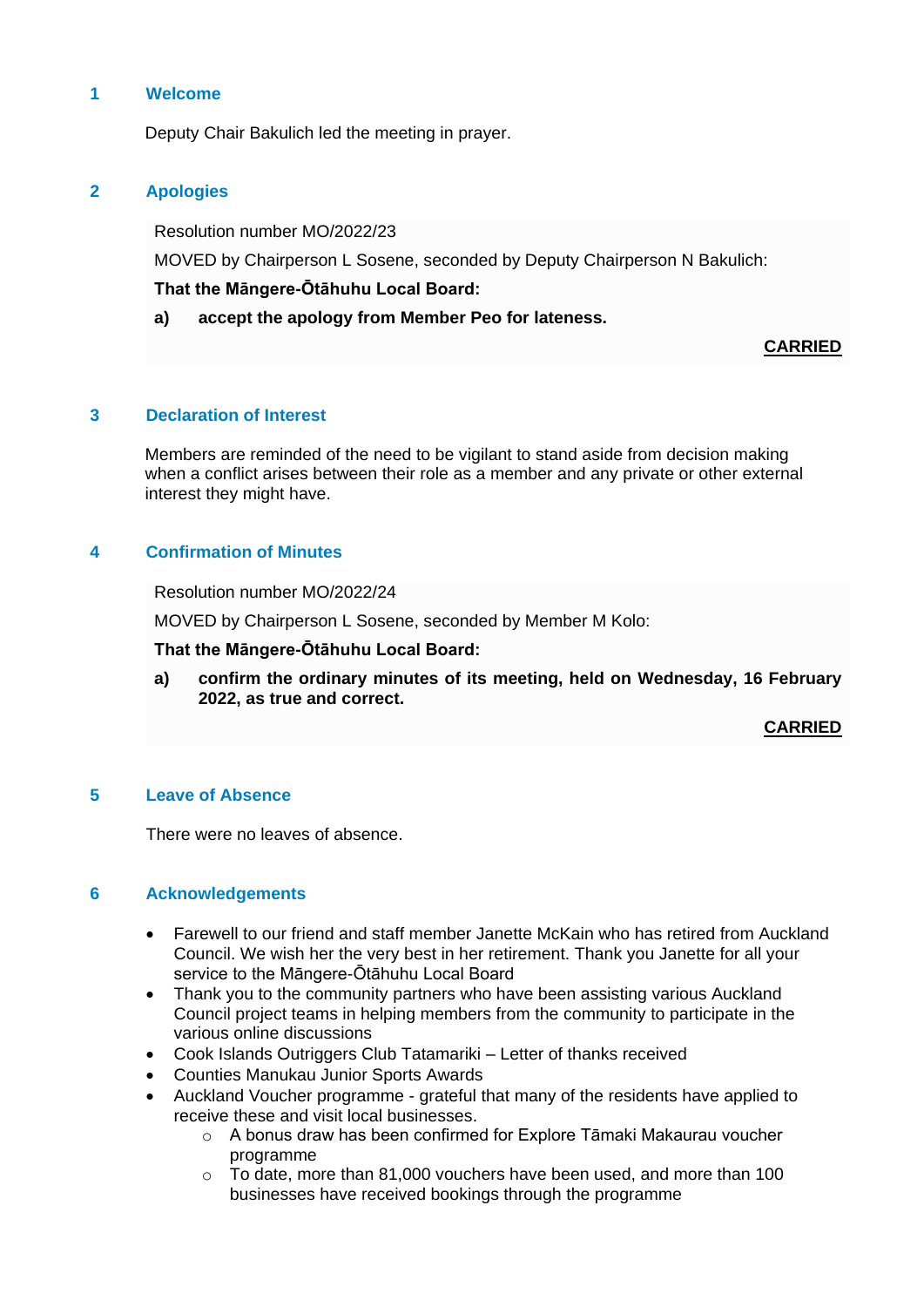- o The voucher programme is part of the Reactivating Tāmaki Makaurau Auckland Support Package announced by the New Zealand Government on 1 December 2021
- $\circ$  Key numbers of the Explore Tāmaki Makaurau Voucher Programme, as of Tuesday, 15 March:
	- More than \$6.5 million worth of vouchers has been redeemed with activity and attraction operators to date, of a total of \$9 million available
	- 81,000+ vouchers (of 100,000 available) have been used, so far
	- 330,000+ experiences (individual tickets) have been booked using the vouchers
	- 225,226 Aucklanders registered for the voucher programme from 15 December 2021 to 25 February 2022
	- 100+ businesses have received bookings through the programme
- Congratulations to Murray and Lesley Guptill, The Otahuhu RSA held a special ceremony last weekend to acknowledge them and awarded them medals reading out specific citations at the ceremony. Mr and Mrs Guptill have been working in the local community for many years giving of service in different ways. Thank you to you both.

## **7 Petitions**

There were no petitions.

## **8 Deputations**

## **8.1 Deputation – Youthline**

Elizabeth Maddison from Youthline was in attendance to present to the Board.

A copy of the presentation was included in the Agenda on pages 117 – 125. Resolution number MO/2022/25

MOVED by Chairperson L Sosene, seconded by Member M Kolo:

#### **That the Māngere-Ōtāhuhu Local Board:**

**a) thank Elizabeth Maddison from Youthline for her attendance and presentation.**

#### **CARRIED**

## **8.2 Deputation - Tāmaki Estuary Environmental Forum**

Julie Chambers from Tāmaki Estuary Environmental Forum was in attendance to present to the Board.

A copy of the presentation was included in the Agenda on pages 127 – 140. Resolution number MO/2022/26

MOVED by Chairperson L Sosene, seconded by Member W Togiamua:

#### **That the Māngere-Ōtāhuhu Local Board:**

**a) thank Julie Chambers from the Tāmaki Estuary Environmental Forum for her attendance and presentation.**

**CARRIED**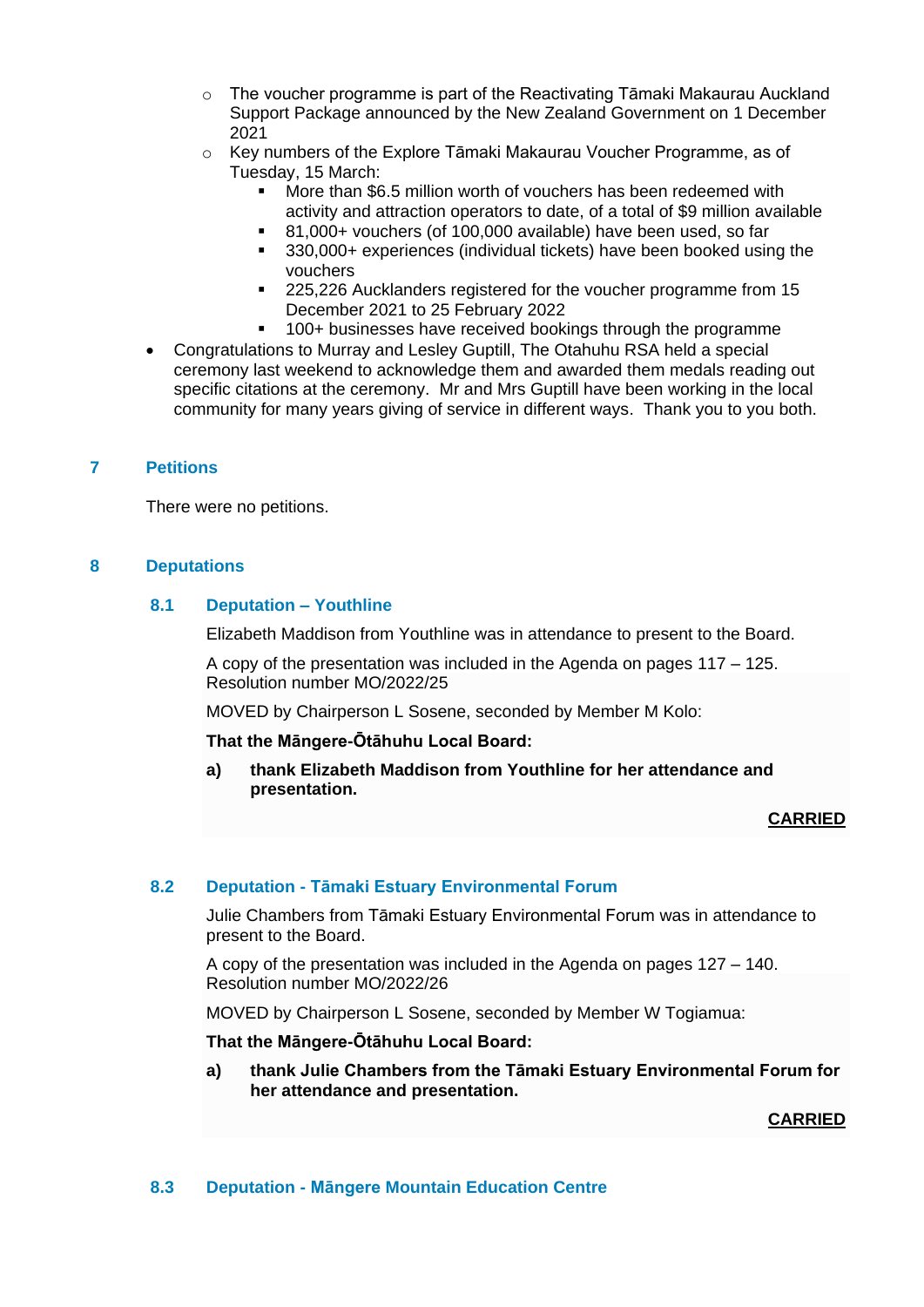This item was withdrawn.

## **9 Public Forum**

There was no public forum.

## **10 Extraordinary Business**

There was no extraordinary business.

## **11 Governing Body Member Update**

Resolution number MO/2022/27

MOVED by Chairperson L Sosene, seconded by Member C O'Brien:

## **That the Māngere-Ōtāhuhu Local Board:**

**a) receive the verbal reports from Councillor Alf Filipaina and Councillor Efeso Collins.**

**CARRIED**

*Member P Peo joined the meeting at 5.15 pm.*

## **12 Local Board Leads and Appointments Report**

Members Christine O'Brien, Makalita Kolo and Walter Togiamua's reports were tabled at the meeting.

A copy has been placed on the official minutes and is available on the Auckland Council website as a minute attachment.

Resolution number MO/2022/28

MOVED by Chairperson L Sosene, seconded by Member P Peo:

#### **That the Māngere-Ōtāhuhu Local Board:**

**a) receive the verbal and written reports from local board members.**

## **CARRIED**

#### **Attachments**

- A 16 March 2022: Māngere-Ōtāhuhu Local Board Item 12 Local Board Leads and Appointments Report – Christine O'Brien report
- B 16 March 2022: Māngere-Ōtāhuhu Local Board Item 12 Local Board Leads and Appointments Report – Makalita Kolo report
- C 16 March 2022: Māngere-Ōtāhuhu Local Board Item 12 Local Board Leads and Appointments Report - Walter Togiamua report

## **13 Chairpersons Report and Announcements**

Resolution number MO/2022/29

MOVED by Chairperson L Sosene, seconded by Deputy Chairperson N Bakulich:

## **That the Māngere-Ōtāhuhu Local Board:**

**a) receive the verbal update and written reports from the local board Chair.**

**CARRIED**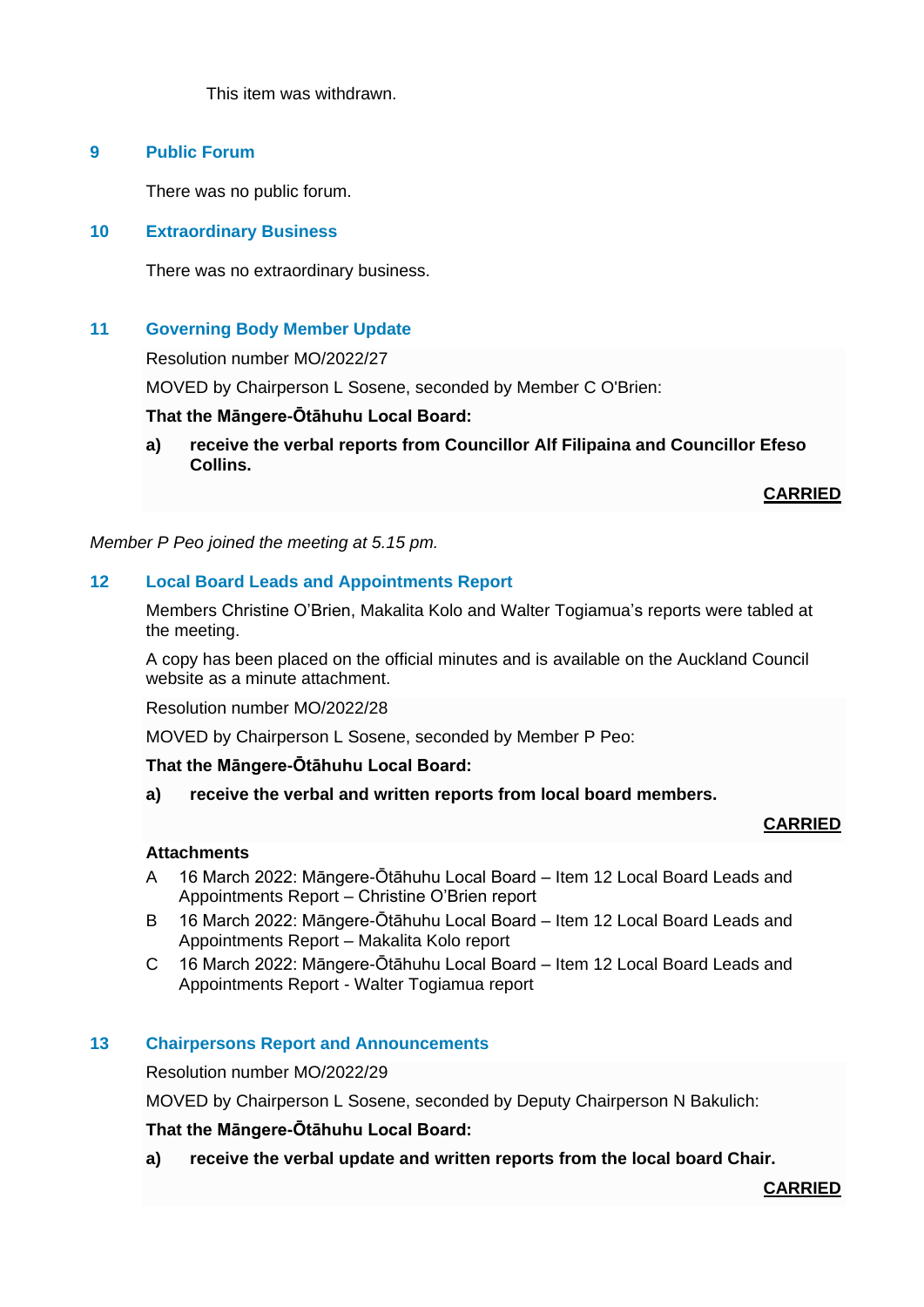## **14 Reserve revocation of 5R Ferguson Street, Māngere East, 31R Killington Crescent, Māngere and 1-5 Lippiatt Road, Ōtāhuhu**

#### Resolution number MO/2022/30

MOVED by Chairperson L Sosene, seconded by Member H Toleafoa:

#### **That the Māngere-Ōtāhuhu Local Board:**

- **a) refuse to provide feedback at this time as the board has not been given access to a copy of the Hearing Panel recommendation report following the hearing on the proposed reserve revocation**
- **b) note the board does not accept the reasoning from staff for withholding this report, which included concern about setting a precedent, requiring Governing Body to access the information first, the need to avoid local boards critiquing an otherwise public report, and that a Hearings report is irrelevant to local boards in providing its views**
- **c) note that it is inappropriate for staff to withhold information which will soon be a public document as this does not align with quality advice standards, the shared governance model, or the principle of making all relevant information available**
- **d) note that it is unfair to ask boards to consider the Hearings report only once it is published on a committee agenda and then provide its views at the committee, as that would not enable all local board members as a collective to meaningfully consider the Hearings report on such an important issue to the local community as the disposal of local reserves**
- **e) request the Parks, Arts, Community and Events Committee postpone consideration of this item to give the board the time to access the information from the Hearing Panel, consider it further and provide their informed views to the Governing Body**
- **f) request the Chair attend the meeting of the Parks, Arts, Community and Events Committee to raise the board's concerns and state its views further**
- **g) request these resolutions be circulated to all local boards for their information and seek their support for the board's position and the principle that boards are provided all available and relevant information to inform their views.**

#### **CARRIED**

Note: Under Standing Order 1.9.7, member N Bakulich's abstention was recorded

## **15 Local board input to development of Auckland Transport's Interim Speed Management Plan**

Resolution number MO/2022/31

MOVED by Chairperson L Sosene, seconded by Member M Kolo:

#### **That the Māngere-Ōtāhuhu Local Board:**

- **a) support the development and implementation of an Interim Speed Management Plan (ISMP) 2023 - 2026 to help reduce deaths and serious injuries on our local roads**
- **b) request that the ISMP focuses on protecting people, particularly vulnerable people like children, cyclists, pedestrians, the elderly and those uniquely abled when using our local transport network**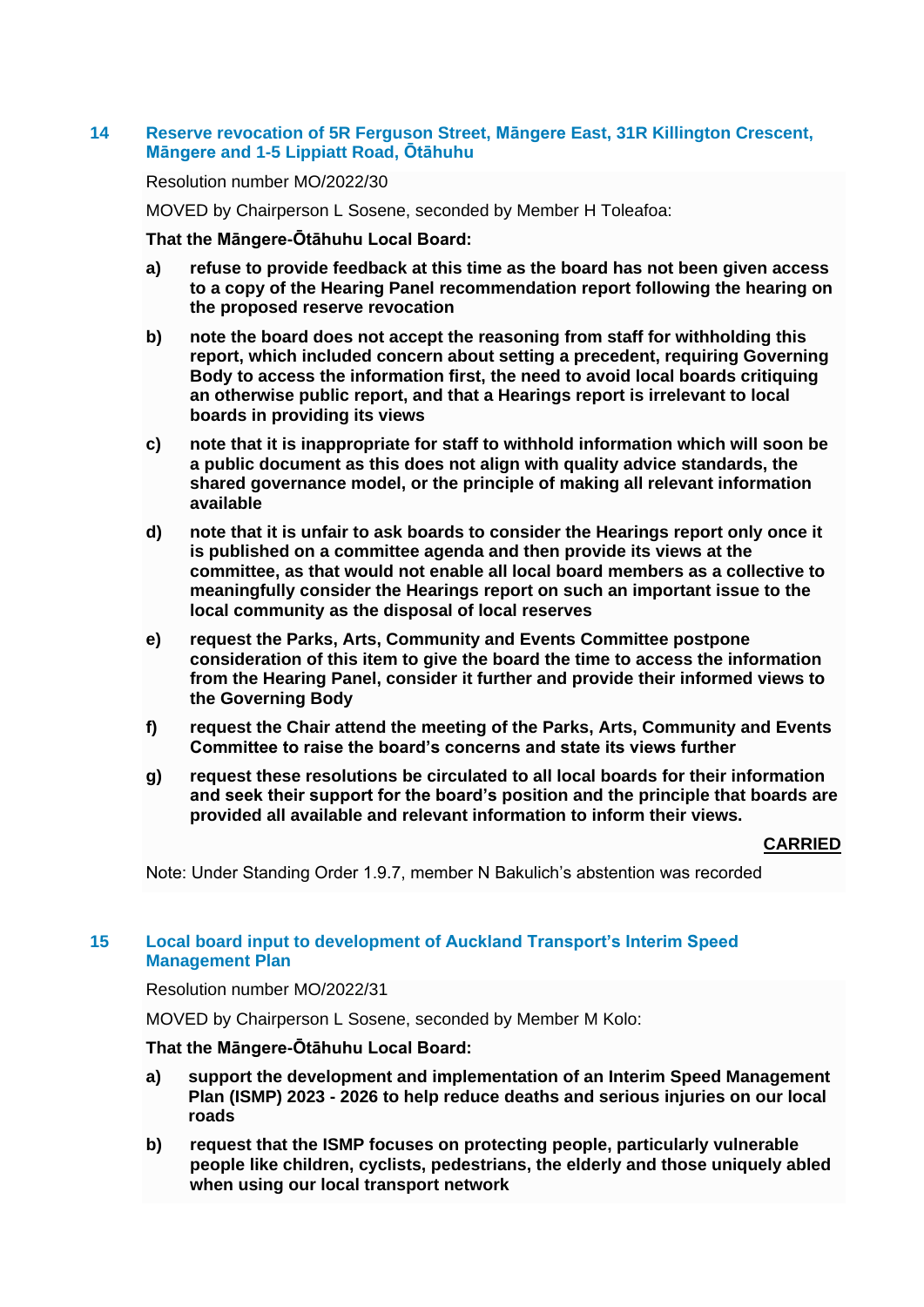- **c) request additional infrastructure and programmes to promote alternative modes of transport such as walking, cycling, and bettering public transport that is affordable, accessible and supports the needs of the local community such as shift working and working multiple jobs**
- **d) request areas where urbanisation and motorisation continue to grow are investigated to reduce speed limits as these places are where cars, cyclists and pedestrians mostly interact**
- **e) acknowledge that lower speeds are key to creating livable streets and can contribute to transport, environment and safety outcomes in the Māngere-Ōtāhuhu Local Board Plan 2020**
- **f) requests higher investment in cycling infrastructure and resourcing in the Māngere-Ōtāhuhu area instead of an unfair focus on the central isthmus**
- **g) endorse the following roads, school zones, and marae and faith community locations for investigation to reduce speed limits as proposed by Auckland Transport:**

| <b>Road name</b>                                | <b>Suburb</b>         | <b>Existing speed</b><br>limit |
|-------------------------------------------------|-----------------------|--------------------------------|
| <b>Creamery Road</b>                            | <b>Mängere</b>        | 60 km/h                        |
| Kirkbride road (60 and 50 km/h<br>section only) | <b>Mängere</b>        | 60 km/h                        |
| <b>Favona Road</b>                              | Favona                | 60 km/h                        |
| <b>Greenwood Road</b>                           | <b>Mängere</b>        | 60 km/h                        |
| <b>Ihumatao Quarry Road</b>                     | <b>Mängere</b>        | 100 km/h                       |
| <b>Ihumatao Road</b>                            | <b>Mängere</b>        | 100 km/h                       |
| <b>James Fletcher Drive</b>                     | <b>Otāhuhu</b>        | 60 km/h                        |
| Massey Road (60 and 50 km/h<br>section only)    | <b>Mängere</b>        | 60 km/h                        |
| <b>Mckenzie Road</b>                            | <b>Mängere Bridge</b> | 60 km/h                        |
| <b>Renton Road</b>                              | <b>Mängere</b>        | 100 km/h                       |
| <b>Walmsley Road</b>                            | <b>Mängere</b>        | 60 km/h                        |
| <b>Oruarangi Road</b>                           | <b>Mängere</b>        | 50/100 km/h                    |
| <b>Ruaiti Road</b>                              | <b>Mängere</b>        | 50 km/h                        |
| <b>Pukaki Road</b>                              | <b>Mängere</b>        | 60 km/h                        |
| <b>Waipouri Road</b>                            | <b>Mängere</b>        | 50 km/h                        |

 **(i) road names** 

## **(ii) school names**

| School zone                  | <b>Suburb</b>         |
|------------------------------|-----------------------|
| <b>Waterlea Primary</b>      | <b>Mängere Bridge</b> |
| <b>Mount Richmond School</b> | <b>Otāhuhu</b>        |
| <b>Fairburn School</b>       | <b>Otāhuhu</b>        |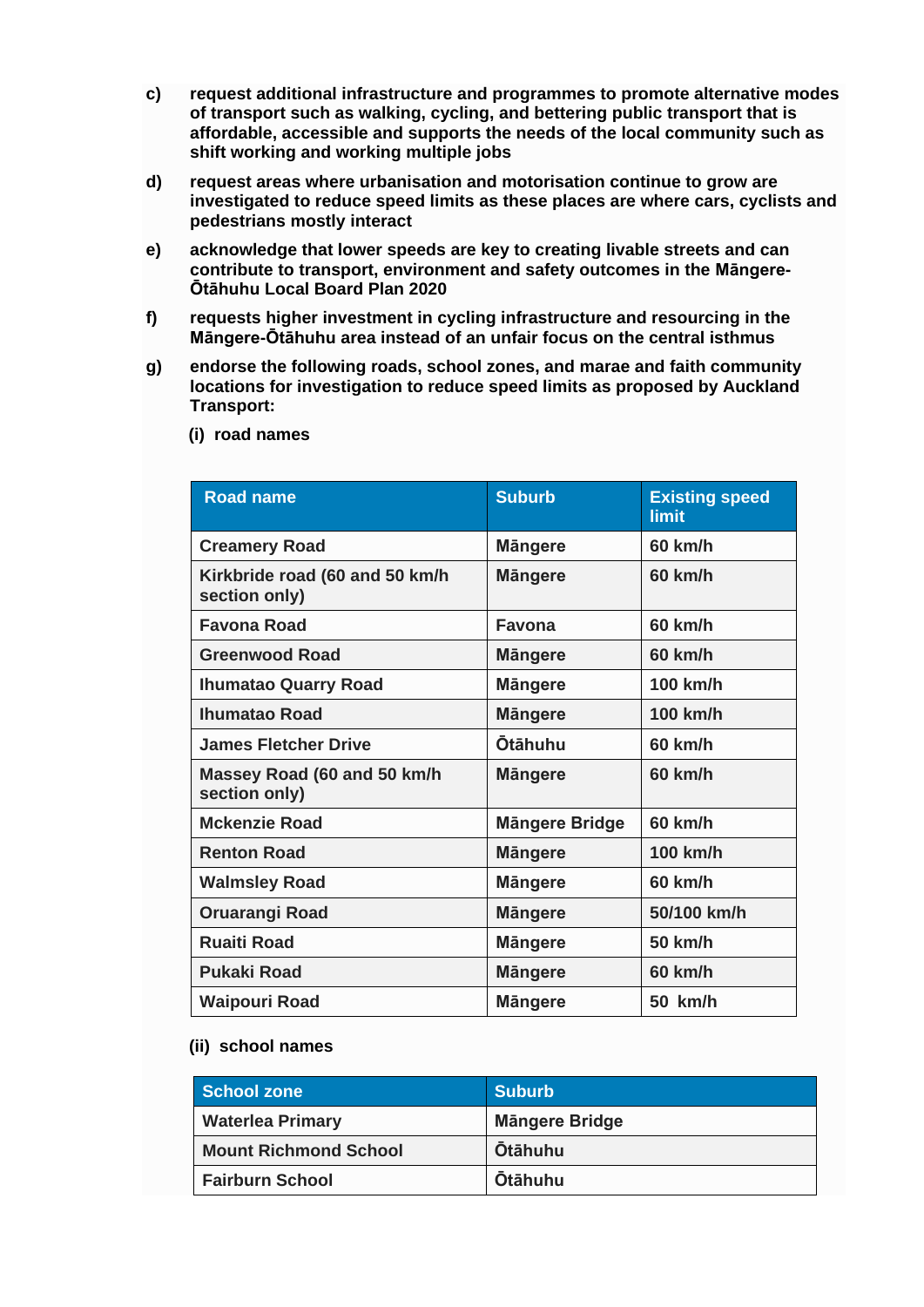| <b>Sutton Park School</b> | <b>Mängere</b> |
|---------------------------|----------------|
| Nga Iwi School            | Mängere        |

 **(iii) marae**

| <b>Marae areas</b>          | <b>Proposals</b>   |
|-----------------------------|--------------------|
| Oruarangi Road (n)          | <b>80 to 60km</b>  |
| <b>Ihumatao Quarry Road</b> | 100 to 80km        |
| Ihumatao Road (w)           | 100 to 40km        |
| Ihumatao Road (e)           | <b>100 to 60km</b> |
| <b>Renton Road</b>          | 100 to 60km        |
| Oruarangi Road (s)          | <b>100 to 60km</b> |
| Ihumatao Village/Papakainga | 50 to 40km         |
| <b>Massey Road</b>          | 60 to 50km         |
| <b>Pukaki Road</b>          | 60 to 30km         |

- **h) request Auckland Transport to engage with the local board once the consultation has been completed later in 2022 and before the ISMP is adopted as public feedback including from mana whenua will help the local board further shape its ISMP to meet local needs and potentially include additional roads, school zones, and areas significant to mana whenua**
- **i) request the Governing Body, Auckland Transport and Waka Kotahi trial free public transport in Auckland, and especially in the Māngere-Ōtāhuhu area, urgently to reduce car use, reduce household transport costs, reduce carbon emissions, improve air quality and reduce congestion.**

**CARRIED**

## **16 Council-controlled Organisations Quarterly Update: Quarter Two, 2021-22**

Resolution number MO/2022/32

MOVED by Chairperson L Sosene, seconded by Member M Kolo:

## **That the Māngere-Ōtāhuhu Local Board:**

- **a) receive the Council-controlled Organisations Quarterly Report for Quarter Two 2021-22**
- **b) approve updates to the Joint CCO Engagement Plan 2021-2022.**

**CARRIED**

## **17 Governance Forward Work Calendar**

Resolution number MO/2022/33

MOVED by Chairperson L Sosene, seconded by Member W Togiamua:

## **That the Māngere-Ōtāhuhu Local Board:**

**a) note the Governance Forward Work Calendar.**

**CARRIED**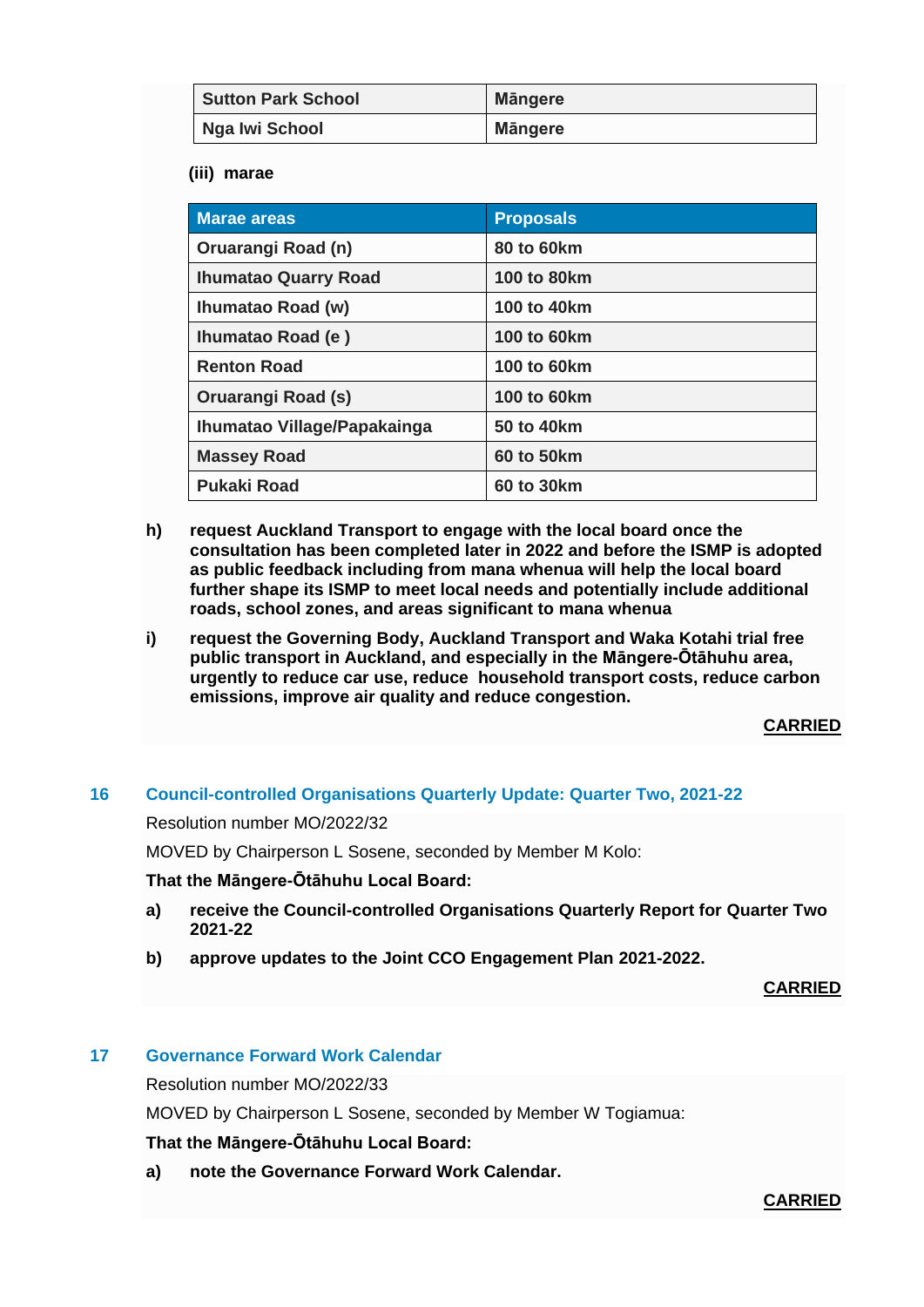# **18 Māngere-Ōtāhuhu Local Board Workshop Notes**

Resolution number MO/2022/34

MOVED by Chairperson L Sosene, seconded by Member M Kolo:

## **That the Māngere-Ōtāhuhu Local Board:**

**a) receive the workshop notes from the workshops held on 2 February, 9 February, 23 February 2022.**

**CARRIED**

#### **Public Excluded**

Resolution number MO/2022/35

MOVED by Chairperson L Sosene, seconded by Member W Togiamua:

#### **That the Māngere-Ōtāhuhu Local Board:**

**a) exclude the public from the following part(s) of the proceedings of this meeting.**

**The general subject of each matter to be considered while the public is excluded, the reason for passing this resolution in relation to each matter, and the specific grounds under section 48(1) of the Local Government Official Information and Meetings Act 1987 for the passing of this resolution follows. This resolution is made in reliance on section 48(1)(a) of the Local Government Official Information and Meetings Act 1987 and the particular interest or interests protected by section 6 or section 7 of that Act which would be prejudiced by the holding of the whole or relevant part of the proceedings of the meeting in public, as follows:**

| litem 19 - David Lange Park - destination playground concept plan approval                                                                                                             |                                                                                                                                                                                                                                                                                                                                                                                                                                          |                                                                                                                                                                                                    |  |
|----------------------------------------------------------------------------------------------------------------------------------------------------------------------------------------|------------------------------------------------------------------------------------------------------------------------------------------------------------------------------------------------------------------------------------------------------------------------------------------------------------------------------------------------------------------------------------------------------------------------------------------|----------------------------------------------------------------------------------------------------------------------------------------------------------------------------------------------------|--|
| Reason for passing this<br>resolution in relation to each<br>matter                                                                                                                    | Particular interest(s) protected<br>(where applicable)                                                                                                                                                                                                                                                                                                                                                                                   | Ground(s) under section 48(1)<br>for the passing of this<br>resolution                                                                                                                             |  |
| - The public conduct of the part<br>of the meeting would be likely<br>to result in the disclosure of<br>information for which good<br>reason for withholding exists<br>under section 7 | $s7(2)(i)$ - The withholding of the<br>information is necessary to<br>prevent the disclosure or use of<br>official information for improper<br>gain or improper advantage.<br>In particular, the report<br>contains detailed financial<br>information that has an impact<br>on the financial results of the<br><b>Auckland Council group half-</b><br>year result, that requires<br>release to the New Zealand<br><b>Stock Exchange.</b> | s48(1)(a)<br>The public conduct of the part<br>of the meeting would be likely<br>to result in the disclosure of<br>information for which good<br>reason for withholding exists<br>under section 7. |  |

**Item 19 - David Lange Park - destination playground concept plan approval**

**The text of these resolutions is made available to the public who are present at the meeting and form part of the minutes of the meeting.**

## **CARRIED**

6.59pm The public was excluded.

Resolutions in relation to the confidential items are recorded in the confidential section of these minutes and are not publicly available.

7.41pm The public was re-admitted.